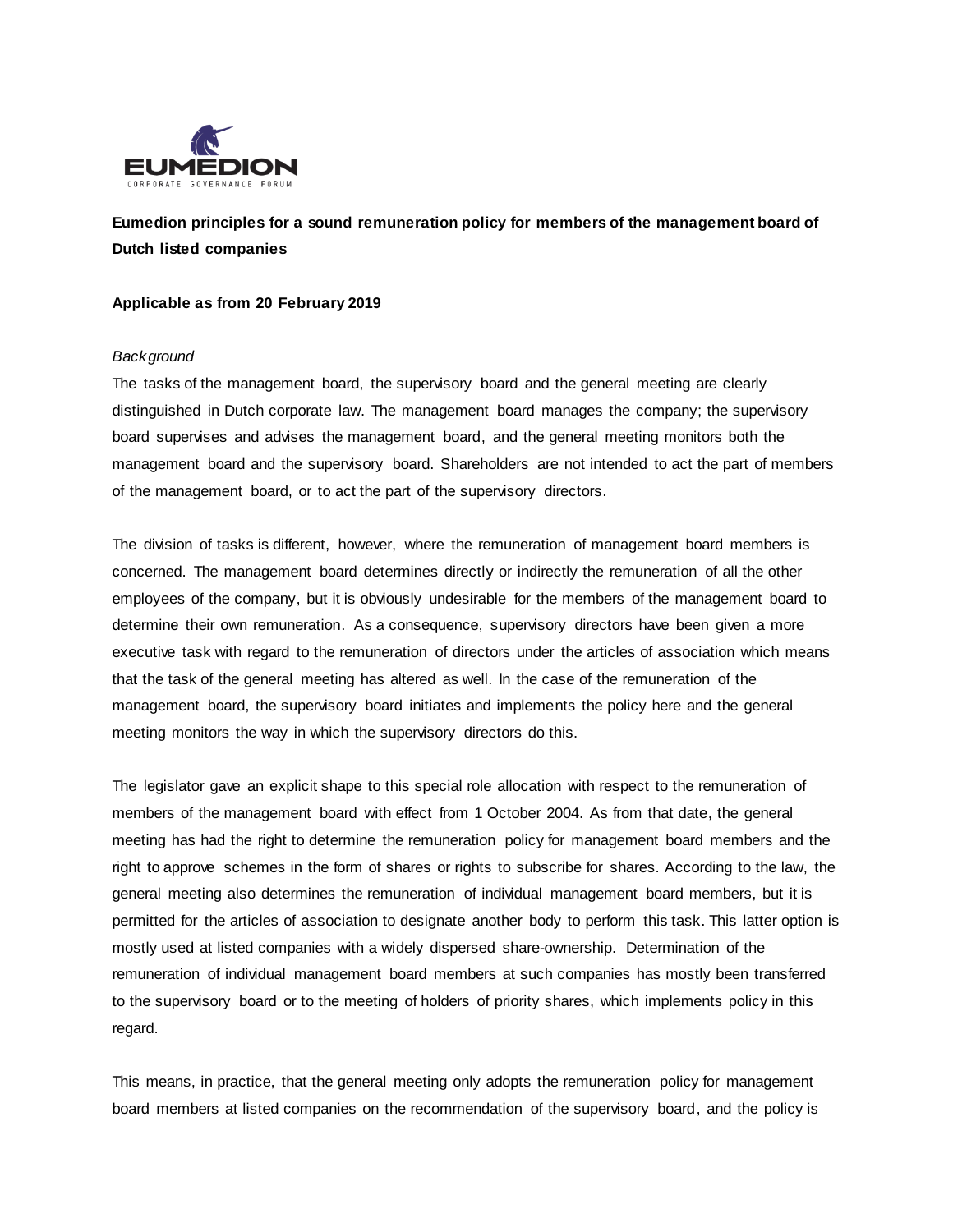subsequently implemented by the supervisory board. Under the law, the results of that policy – the total remuneration paid to individual management board members broken down into its various components – should be presented in the remuneration report. In this way, the general meeting is enabled to monitor the implementation of the policy by the supervisory board.

This supervisory role of the general meeting comprises a number of elements, therefore. It involves the adoption (in advance) of a proposal for a remuneration policy for the management board, the adoption (in advance) of any amendments to this policy, the approval (in advance) of schemes in the form of shares or rights to subscribe for shares, the approval (in advance) of any changes to these schemes, and the evaluation (in retrospect) of the results of the policy, as these are formulated in the remuneration report from the supervisory board. As from the 2021 general meetings onwards, the remuneration reports will be submitted to the general meeting for an advisory vote.

Eumedion has drawn up the principles for a sound remuneration policy set out below in order to support Dutch and international shareholders in the listed companies with statutory seat in the Netherlands<sup>1</sup> in the supervisory task assigned to them by the law and the Dutch Corporate Governance Code with respect to the remuneration of management board members. These principles relate to the process and the accountability, as well as to the structure and content of a sound remuneration policy.

The principles set out below build on the 2006 Eumedion recommendations on executive remuneration and on the provisions contained in the revised Dutch Corporate Governance Code of December 2016. In these new principles Eumedion emphatically endorses the mandate of the supervisory board to fashion a suitable remuneration policy for the management board, but this does not diminish in any way the power of the general meeting with regard to adopting the policy.

l Since the scope of Eumedion's w ork is confined to the corporate governance and sustainability issues at Dutch listed companies, the principles in this document relate solely to that group of companies. Shareholders may also be able to apply the principles to other listed companies and legal persons.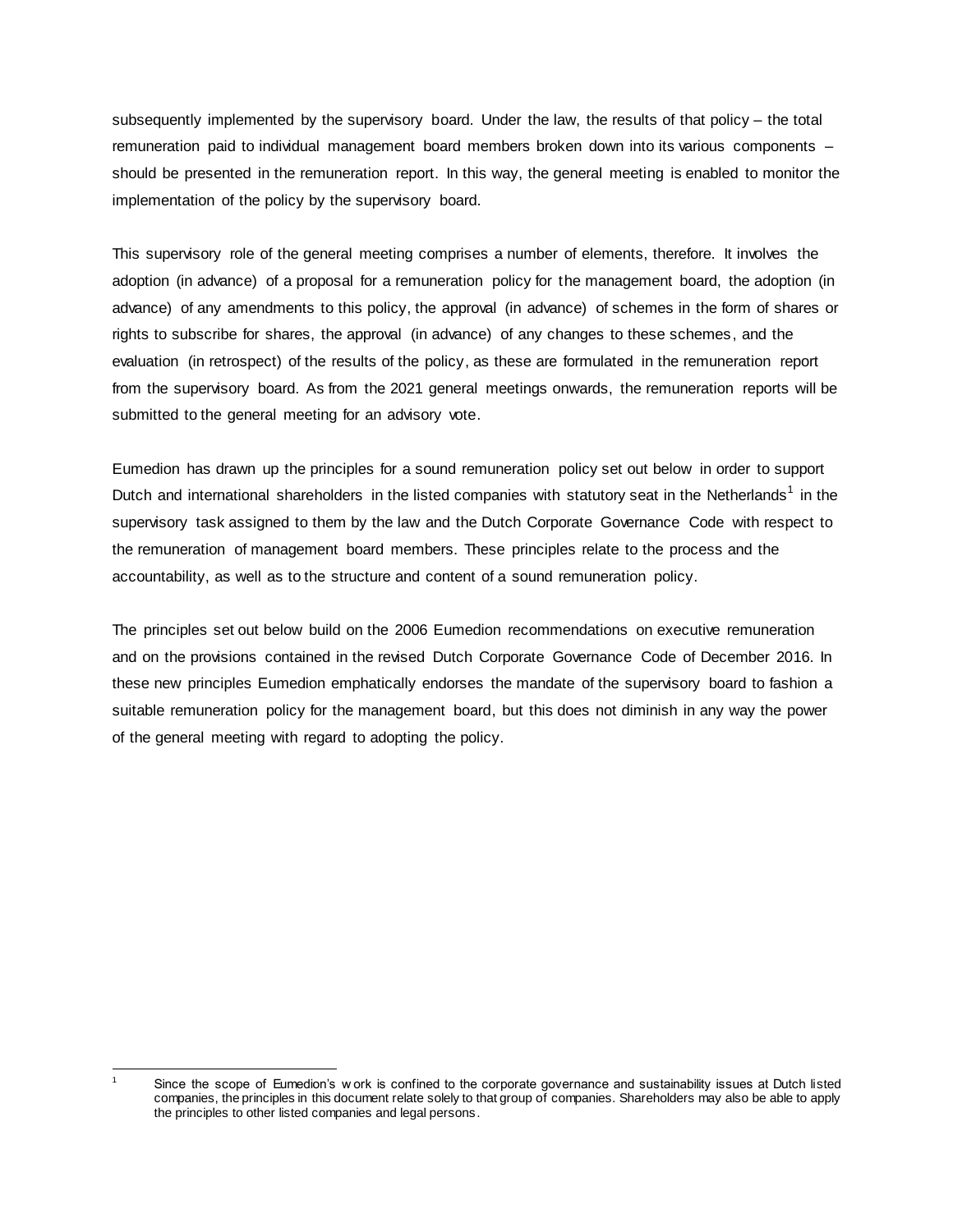# *Eumedion principles*

# *Remuneration policy*

- 1. The supervisory board<sup>2</sup> takes the initiative and is responsible for the drafting of a remuneration policy for the management board, as well as for the implementation and the results of this policy.
- 2. The remuneration policy for the management board and amendments to this are adopted by the general meeting. Schemes in the form of shares or rights to subscribe for shares and amendments to such schemes are submitted separately to the general meeting for its approval. If the supervisory board intends to increase the fixed salary of one or more management board members more than the (expected average) annual increase in the fixed salary of the employees of the company, this will be regarded as an amendment to the remuneration policy.
- 3. The remuneration policy for the management board is comprehensively evaluated at least once every four years by the supervisory board and the general meeting adopts continuation of the existing policy or modifications to this policy.
- 4. The remuneration policy for the management board is clear and understandable, is aligned with the long-term strategy of the company and the corresponding goals and contributes to the long-term value creation of the company. The remuneration policy for the management board contains no stimuli that may be detrimental to the task entrusted to the management board of serving the longterm interests of the company.
- 5. The structure and the amount of the remuneration of management board members are appropriate in relation to i) the identity, the purpose and the values of the company, ii) the pay ratios within the company, iii) the relevant (inter)national context and iv) the views of the relevant stakeholders, including shareholders, employees, customers and the wider society. The explanatory notes to the proposed (new) remuneration policy and the remuneration report should describe how these matters have been considered in the supervisory board discussions and decision-making. If a peer group is used to determine the appropriateness of the management board members' remuneration in relation to the (inter)national context, the composition of this group will be made public and explained. The supervisory board realises that management board members are required to serve as examples to the other employees of the company at any time.
- 6. The remuneration of management board members is based on a fixed salary. Any variable elements of the remuneration<sup>3</sup> are subject to a maximum determined in advance. The (conditional) granting and

 $\frac{1}{2}$ In the event that the company has decided to include executive directors and supervisory directors in a single company body (a one-tier management structure), the principles set out in this document that apply to "the supervisory board" also apply to the supervisory or non-executive directors. Wherever this document refers to "the management board" or "members of the management board" it should also be understood to refer to executive directors in the case of companies w ith a one-tier management structure.

 $3 \text{ T}$  These are all remuneration elements w hich are not included in the fixed salary, are not pensionable, have been granted for a specific period of time and can be reduced on a discretionary basis, suspended or canceled.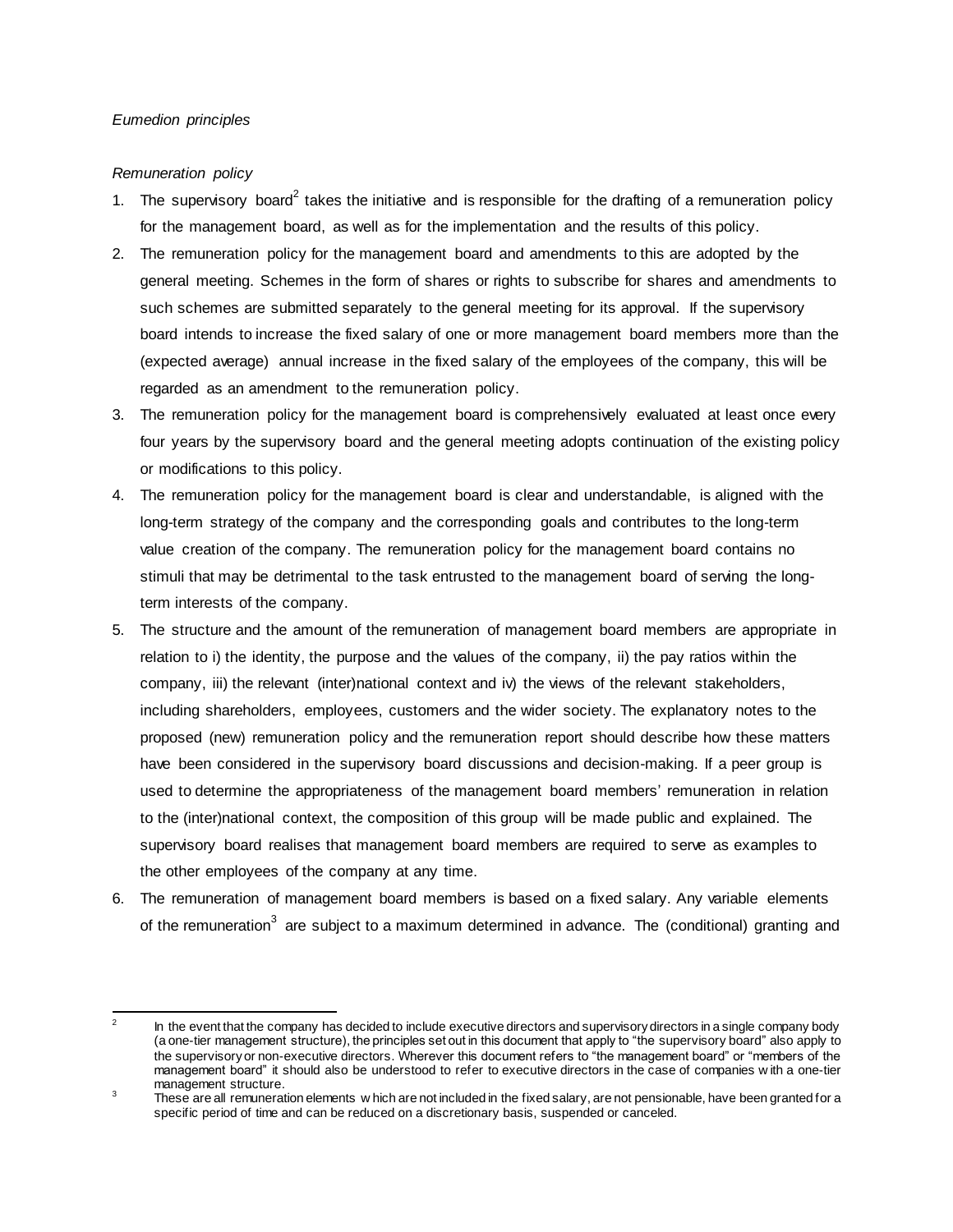payment of variable elements of remuneration will always depend<sup>4</sup> on the achievement of goals<sup>5</sup> established in advance and also on the manner in which these goals have been achieved $6$ . The assessment of any public or private bid, a legal merger or demerger or a major acquisition or divestment is part of the regular activities of a management board member. These events are therefore not eligible for the grant of an - additional - variable compensation.

- 7. The variable remuneration components are only paid out in cash or in listed (depositary receipts for) shares. The term for the unconditional granting of long-term variable remuneration elements is long enough to do justice to the long-term strategy of the company and the corresponding goals. This term is at least three years.
- 8. Companies are recommended to also base the granting of variable remuneration elements on environmental, social and/or governance goals. All goals are clear, clearly quantifiable, time-bounded and stretching, have a direct relation with the company's strategy and the operational. The goals are measurable and transparent and linked to the company's performance.
- 9. The supervisory board has discretionary powers relating to the unconditional granting of long-term variable remuneration elements in order to counteract unfair consequences, such as in the event of a takeover and/or dismissal. This authority looks primarily on the ability of the supervisory board to make downward adjustments to the size of the variable, unvested, remuneration elements. In the event of a takeover bid, merger or demerger any conditionally granted shares and / or rights to shares are settled most in proportion to the elapsed performance period ('pro rata').
- 10. The rules relating to variable elements of remuneration contain a provision that variable remuneration elements that have already been made unconditional and/or have been paid can be recovered if it becomes clear in due course that they have been wrongly granted (in part), on the basis of incorrect (financial) information, the relevant person has not met suitable norms in respect of expertise and correct behaviour or has been responsible for conduct that has resulted in a significant deterioration of the financial position of the company. In such a case, the supervisory board initiates a procedure to recover the remuneration elements in question.
- 11. It is recommended that members of the management board hold a certain number of (depositary receipts for) shares in their 'own' company and that the shares are held for at least a certain period of time after leaving the company.

#### *Remuneration report*

l

12. The supervisory board renders account in the remuneration report for the implementation and the (appropriateness)<sup>7</sup> of the) results of the remuneration policy for the management board. The

This means that members of the management board are not eligible for granting a retention, transaction or other extraordinary bonus.

<sup>&</sup>lt;sup>5</sup> The term "goals" does not only include financial goals.

The risks taken are among the factors that can be borne in mind in this context.

On the basis of principle 5.